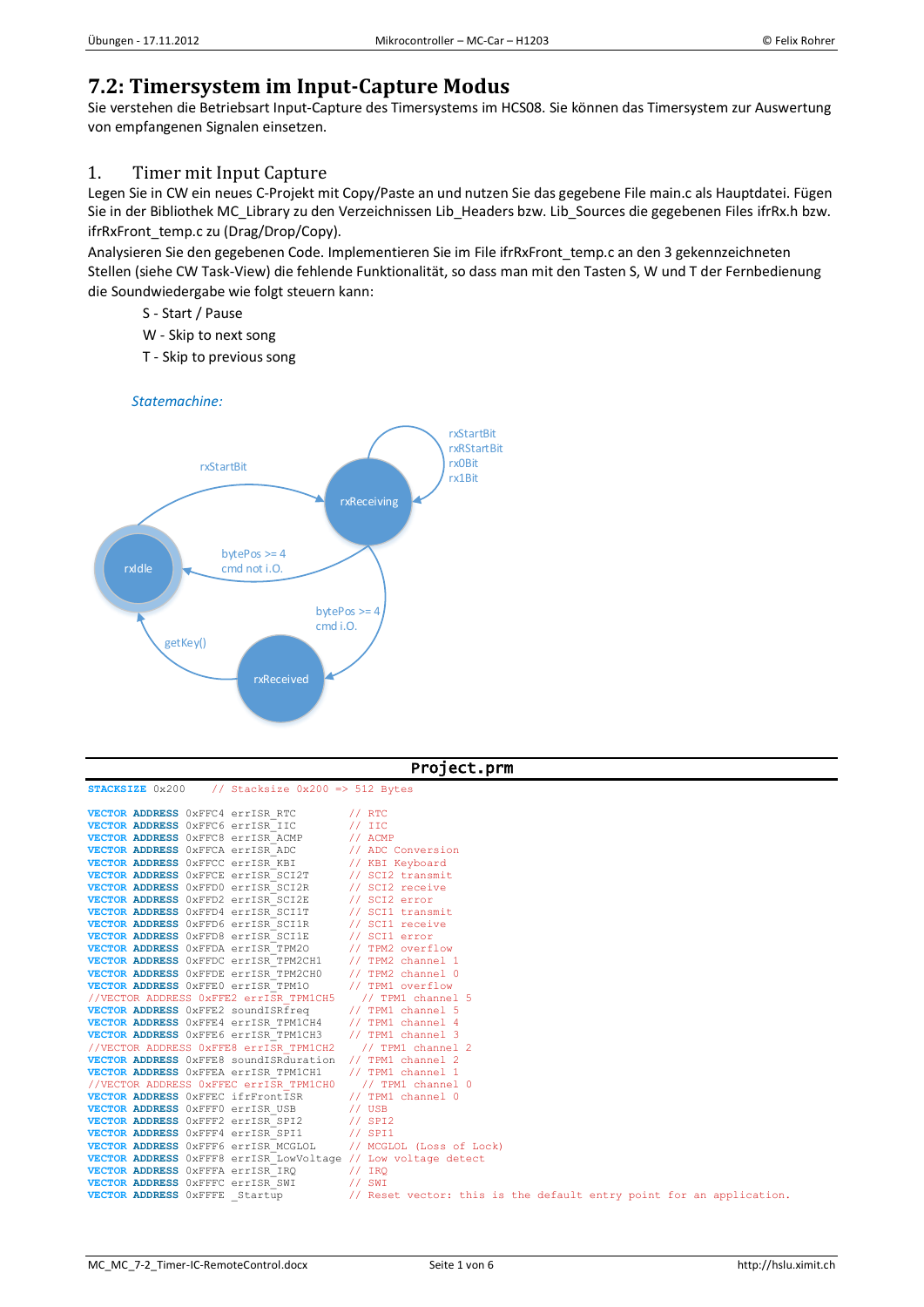main.c

```
#include "platform.h" /* include peripheral declarations */
#include "ifrRx.h"
#include "sound.h"
const char sound1[] = 
       {\tt lastxmas:}d=4,o=5,b=112:16d6,e6,8p,e6,8d6,8p,8a,8e6,8e6,8f#6,d.6,8b,8b,"
 "8e6,8e6,f#6,d.6,8b,8c#6,8d6,8c#6,2b.,16e6,f#6,8p,e.6,8p,8b,8f#6,8g6,8f#6," \
 "2e6,8d6,8c#6,8d6,8c#6,c#6,8d6,8p,8c#6,8p,2a,16d6,e6,8p,e6,8d6,8p,8a," \
      "8e6,8e6,8f#6,d.6,8b,8b,8e6,8e6,f#6,d.6,8b,8c#6,8d6,8c#6,2b.,16e6,f#6,8p," \
      "e.6,8p,8b,8f#6,8g6,8f#6,2e6,8d6,8c#6,8d6,8c#6,c#6,8d6,8p,8c#6,8p,a";

const char sound2[] = 
      \text{Swiss:}\text{d}=4, \text{o}=5, \text{b}=85:8\text{f}, 16\text{p}, 16\text{f}, \text{f}, a\text{*}, 8\text{h}, 16\text{p}, 16\text{a}, a, p, 8f, 16p, 16f, f, c6, 8c6, 16p," \
      "16a#,a#,p,d6,8p,8d6,8c6,8c6,c6,8p,8a#,8a,2g,e,2f";
const char sound4[] = "Chariots of Fire:d=16,o=5,b=85:8c#,f#.,q#.,a#.,4q#,4f,8p,8c#," \setminus "f#.,g#.,a#.,2g#,8p,8c#,f#.,g#.,a#.,4g#,4f,8p,8f,f#.,f.,c#.,2c#";
const char sound3[] = "Toccata:d=16,o=6,b=63:32a7,32q7,4a7,4p,32q7,32f7,32e7,"
       "32d7,8c#7,4d7,4p.,32a,32g,4a,4p,16e,16f,16c#,4d,4p.,32a5,32g5,4a5,4p,32g5,32f5,32e5," \
      "32d5,8c#5,4d5,4p.,4d5,8c#5,8e5,8g5,8a#5,8c#,4e,8g,8e,2f#,4p,16c#,32d,32e,32c#,32d," \
 "32e,32c#,32d,32e,32c#,16d,16e,32f,32g,32e,32f,32g,32e,32f,32g,32e,16f,16g,32a,32a#," \
 "32g,32a,32a#,32g,32a,32a#,32g,8a,4p,16c#7,32d7,32e7,32c#7,32d7,32e7,32c#7,32d7,32e7," \
      "32c#7,16d7,16e7,32f7,32g7,32e7,32f7,32g7,32e7,32f7,32g7,32e7,16f7,16g7,32a7,32a#7,32g7," \
      "32a7,32a#7,32g7,32a7,32a#7,32g7,8a7,4p,16a7.,32g7,32a#7,32e7,32g7,32a#7,32e7,32f7,32a7," \
      "32d7,32f7,32a7,32d7,32e7,32g7,32c7,32e7,32g7,32c7,32d7,32f7,32a#,32d7,32f7,32a#,32c7," \
      "32e7,32a,32c7,32e7,32a,32a#,32d7,32g,32a#,32d7,32g,32a,32c7,32f,32a,32c7,32f,32g,32a#," \
      "32e,32g,32a#,32e,32f,32a,32d,32f,32a,32d,32e,32g,32c#,32e,32g,32c#,2d,4p,4a#,32p.,32a.," \
 "32g.,32f.,32e.,32d.,32c#.,32b5.,32c#.,32a5.,32c#.,32e.,32g.,16g,32f,32g,32f,32g,32f,32g," \
 "32f,32g,32f,32g,32f,32g,32f,32g,32f,16e.,2d,2p,8a,32d7,32a,32e7,32a,32f7,32a,32d7,32a," \
 "32e7,32a,32f7,32a,32g7,32a,32e7,32a,32f7,32a,32g7,32a,32a7,32a,32f7,32a,32g7,32a,32a7,32a," \
 "32a#7,32a,32g7,32a,32a7,32a,32f7,32a,32g7,32a,32e7,32a,32f7,32a,32d7,32a,32e7,32a,32c#7," \
      "32a,32d7,32a,32a,32a,32a#,32a,32g,32a,32a,32a,32f,32a,32g,32a,32e,32a,32f,32a,32d,32a,32g," \
      "32a,32e,32a,32f,32a,32d,32a,32e,32a,32c#,32a,32d,32a,32a5,32a,32a#5,32a,32g5,32a,32a5,32a," \
      "32f5,32a,32g5,32a,32e5,32a,32f5,32a,32d5,32a,32g5,32a,32e5,32a,32f5,32a,32d5,32a,32e5,32a," \
      "32c#5,32a,4d5,4p,32d,32f,32a#,32f,32c,32e,32a,32e,32a#5,32d,32g,32d,32a5,32c#,32e,32a,16d," \
      "16a#,16c,16a,16a#5,16g,8a,32p,32d,32f,32a#,32f,32c,32e,32a,32e,32a#5,32d,32g,32d,32a5,32c#," \
 "32e,32a,16d,16a#,16c,16a,16a#5,16g,4a,16p,32p,32g,32f,32e,32d,32c#,32b5,32c#,32a5,32b5,32c#," \
 "32d,32e,32f,32g,32a,32g,32f,32e,32f,32d,32f,32a,32c#7,32d7,32a,32b,32c#7,32d7,32e7,32f7,32a7," \
      "8a#7,16d,16a#7,16c,16a7,16a#5,16g7,8a7,32p,32d7,32f7,32a#7,32f7,32c7,32e7,32a7,32e7,32a#,32d7," \
      "32g7,32d7,32a,32c#7,32e7,32a7,16d,16a#7,16c,16a7,16a#5,16g7,4a7,8p,4b,8c#7.,16b,16a,16c#7,32e7," \
      "32g7,16a#7,32a7,32g7,32f7,32e7,32f7,32e7,32d7,32c#7,32d7,32c7,32a#,32a,32g,32f,32e,32d,4c#," \
     "32c#7.,32e7,32c#7,32a#,32c#7,32a#,32c#7,32e7,32c#7,32a#,32c#7,32a#,32c#7,32e7,32c#7,32a#,32c#7,
      "32a#,32c#7,32e7,32c#7,32a#,32c#7,32a#,32g.,32a#,32g,32e,32g,32e,32g,32a#,32g,32e,32g,32e,32g," \
 "32a#,32g,32e,32g,32e,32g,32a#,32g,32e,32g,32e,32c#.,32e,32c#,32a#5,32c#,32a#5,32c#,32e,32c#," \
 "32a#5,32c#,32a#5,32c#,32e,32c#,32a#5,32c#,32a#5,32c#,32e,32c#,32a#5,32c#,32a#5,32c#.,32e,32c#," \
      "32e,32g,32e,32c#,32e,32c#,32e,32g,32e,32c#,32e,32c#,32e,32g,32e,32c#,32e,32c#,32e,32g,32e,32g.," \
"32a#,32g,32a#,32g,32a#,32g,32a#,32g,32a#,32g,32a#,32c#7.,32a#,32c#7,32e7,32c#7,32e7,32c#7,32e7," \<br>"32c#7,32e7,32c#7,32e7,4a7,4a7,4a#7.,16a7,16g7,4a7.,16e,16f,16d,16e,16c#,16d,16b5,16c#,16a5," \
      "16a#5,16g#5,8a5,8g,4f,4d,2a5,1d5";
/**
 * Configures the port F and G as follows:
   - Port F as output
 * - Port G as input with pull-up enabled
 */
void initPorts(void)
{
     PTFDD = 0x07; // Port F = Output
     PTFD = 0x07;\begin{array}{lll} \texttt{PTGDD} & = & 0x00; & \text{\hspace{1cm}} & \text{\hspace{1cm}} & \text{\hspace{1cm}} & \text{\hspace{1cm}} & \text{\hspace{1cm}} & \text{\hspace{1cm}} & \text{\hspace{1cm}} & \text{\hspace{1cm}} & \text{\hspace{1cm}} & \text{\hspace{1cm}} & \text{\hspace{1cm}} & \text{\hspace{1cm}} & \text{\hspace{1cm}} & \text{\hspace{1cm}} & \text{\hspace{1cm}} & \text{\hspace{1cm}} & \text{\hspace{1cm}} & \text{\hspace{1cm}} & \text{\hspace{1cm}} & \text{\hs}
/**
 * TPM1: Counter running with frequency 1 MHz
   - No TOF interrupt
   - Modulo = default
   * - Prescale = 1
 */
void initTimer(void)
{
  TPM1SC = 0x10:
}
/**
 * main program
 */ 
void main(void) 
{ 
   const char * soundFiles[] = {sound1, sound2, sound3, sound4};
   uint8 count = sizeof(soundFiles) / sizeof(soundFiles[0]); 
  uint8 playIndex = 0:
   initPorts(); // Ports konfigurieren
   ifrRxFrontInit(); // init IR receiver
   initTimer(); // Timer init
   EnableInterrupts; // Interrupts aktivieren
```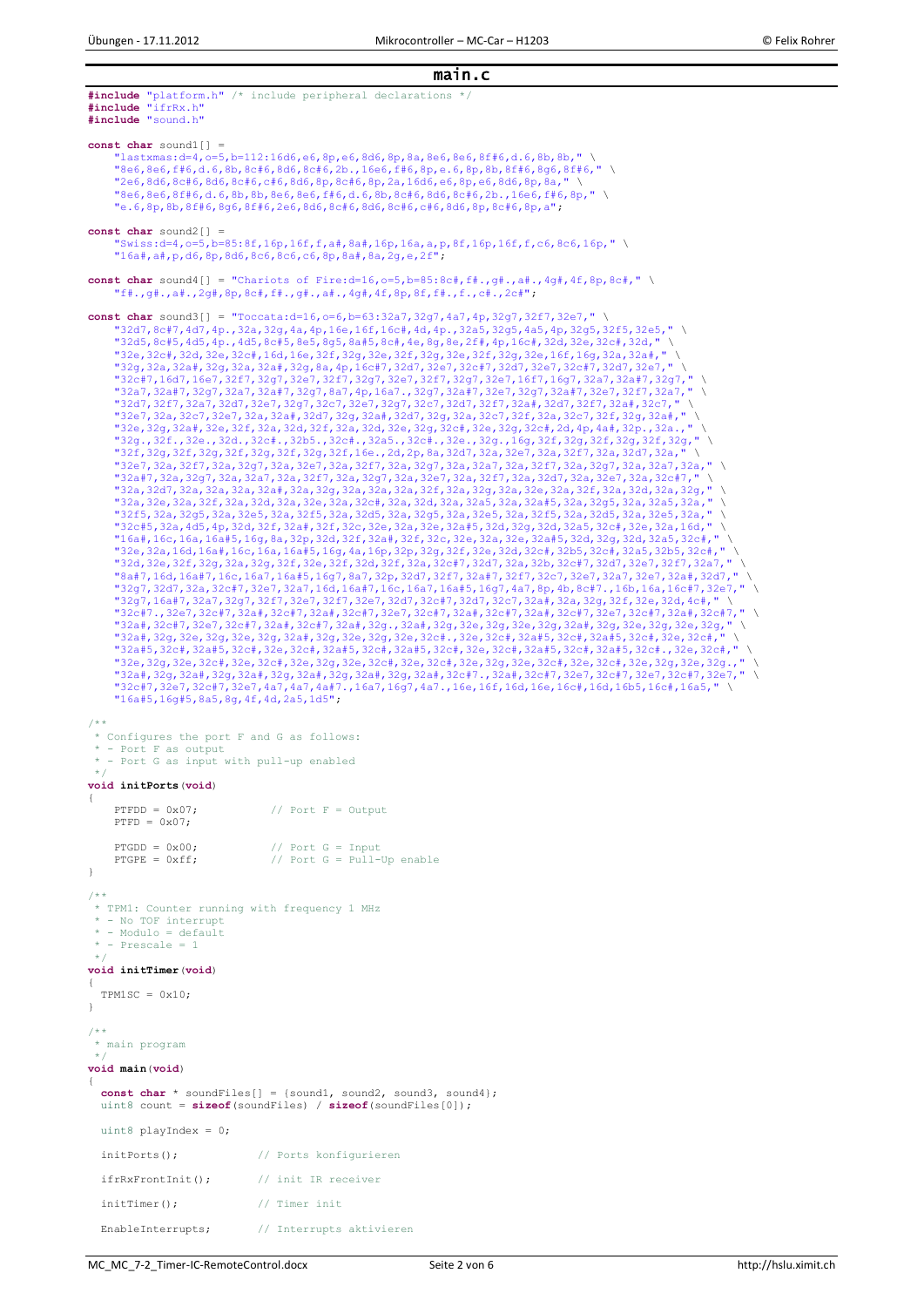```
 for(;;) 
  { 
     switch (ifrRxFrontGetKey())
     { 
 case 'S' : // play/pause
soundTooglePlayPause();
         break;
 case 'W' : // play next melody
 playIndex++;
         if (playIndex >= count) playIndex = 0;
         soundPlay(soundFiles[playIndex]);
         break;
 case 'T' : // play previous melody
 if (playIndex == 0) playIndex = count;
 playIndex--;
 soundPlay(soundFiles[playIndex]);
         break; 
 case '+' : break;
 case '-' : break;
}<br>}<br>}
```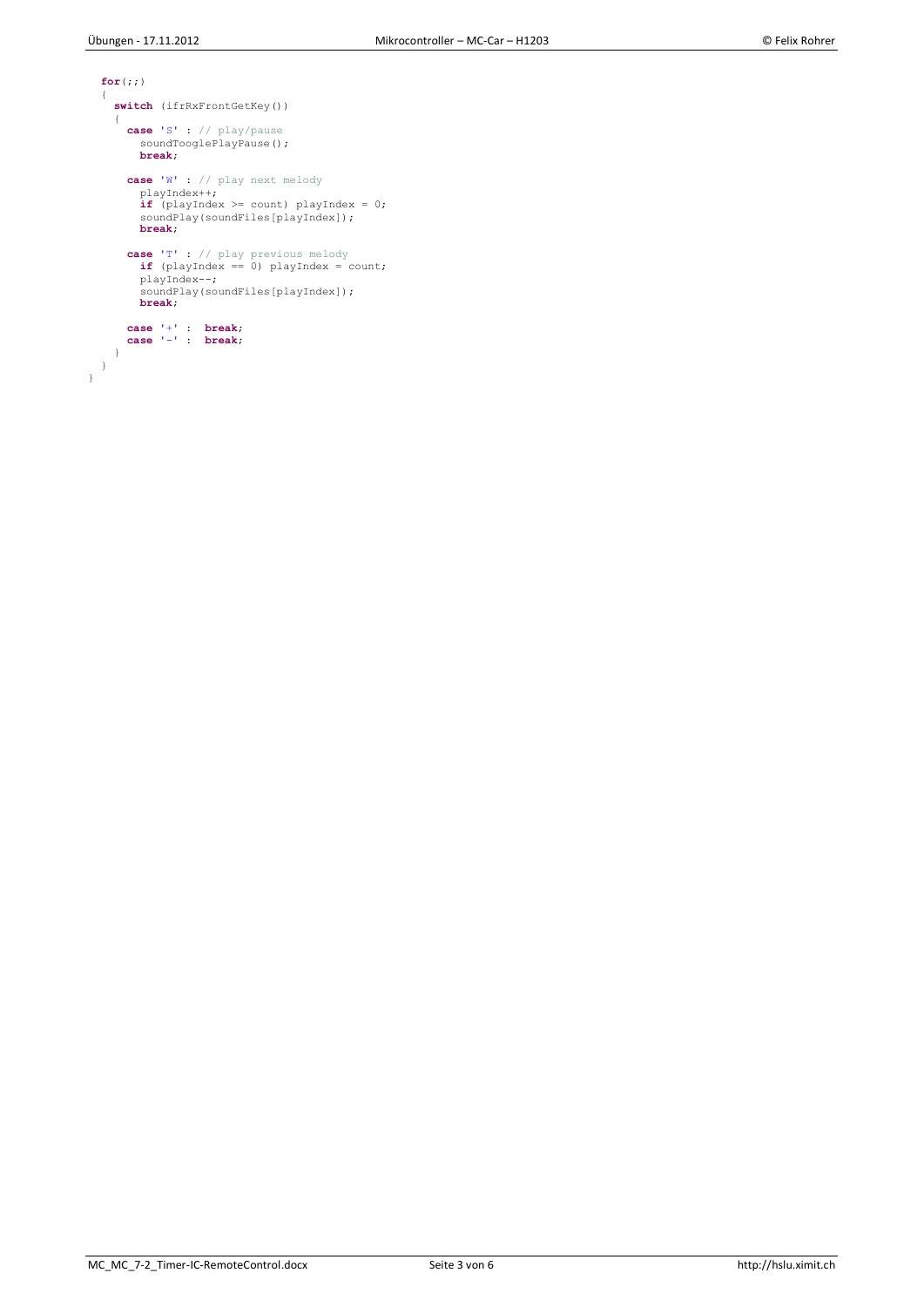ifrRx.h

**#ifndef** IFRRX\_H\_ **#define** IFRRX\_H\_

### **#include** "platform.h"

| #define TIMER FREQ                                                                                                                                                                                                                                                                                                                                                             | 1000000.0                                                                                                                                                                                                                                                                                                                                                                                                                                                                                                                                                                                                                                                                                                                                                                                                                                                                                                      |
|--------------------------------------------------------------------------------------------------------------------------------------------------------------------------------------------------------------------------------------------------------------------------------------------------------------------------------------------------------------------------------|----------------------------------------------------------------------------------------------------------------------------------------------------------------------------------------------------------------------------------------------------------------------------------------------------------------------------------------------------------------------------------------------------------------------------------------------------------------------------------------------------------------------------------------------------------------------------------------------------------------------------------------------------------------------------------------------------------------------------------------------------------------------------------------------------------------------------------------------------------------------------------------------------------------|
| #define START BIT PAUSE TIME 4500.0e-6<br>#define RSTART BIT PAUSE TIME 2250.0e-6<br>#define PULSE TIME<br>#define PAUSE 1 TIME<br>#define PAUSE 0 TIME                                                                                                                                                                                                                        | #define START BIT PULSE TIME 9000.0e-6 // 9000 us pulse<br>$\frac{1}{4500}$ us pause<br>$\frac{1}{2250}$ us pause<br>560.0e-6 // 560 us pulse<br>$1690.0e-6$<br>$\frac{1}{1690}$ us pause<br>$\frac{1}{560}$ us pause<br>$560.0e-6$                                                                                                                                                                                                                                                                                                                                                                                                                                                                                                                                                                                                                                                                            |
| #define MIN TOLERANCE                                                                                                                                                                                                                                                                                                                                                          | 0.7                                                                                                                                                                                                                                                                                                                                                                                                                                                                                                                                                                                                                                                                                                                                                                                                                                                                                                            |
| #define MAX TOLERANCE                                                                                                                                                                                                                                                                                                                                                          | 1.3                                                                                                                                                                                                                                                                                                                                                                                                                                                                                                                                                                                                                                                                                                                                                                                                                                                                                                            |
| #define START BIT PULSE LEN MIN<br>#define START BIT PULSE LEN MAX<br>#define START BIT PAUSE LEN MIN<br>#define START BIT PAUSE LEN MAX<br>#define RSTART BIT PAUSE LEN MIN<br>#define RSTART BIT PAUSE LEN MAX<br>#define PULSE LEN MIN<br>#define PULSE LEN MAX<br>#define PAUSE 1 LEN MIN<br>#define PAUSE 1 LEN MAX<br>#define PAUSE 0 LEN MIN<br>#define PAUSE 0 LEN MAX | ((uint16) (TIMER FREQ * START BIT PULSE TIME * MIN TOLERANCE + $0.5$ )-1)<br>((uint16) (TIMER FREO * START BIT PULSE TIME * MAX TOLERANCE + $0.5$ ) -1)<br>((uint16) (TIMER FREQ * START BIT PAUSE TIME * MIN TOLERANCE + $0.5$ ) -1)<br>((uint16) (TIMER FREQ * START BIT PAUSE TIME * MAX TOLERANCE + $0.5$ ) -1)<br>((uint16) (TIMER FREQ * RSTART BIT PAUSE TIME * MIN TOLERANCE + $0.5$ ) -1)<br>((uint16) (TIMER FREQ * RSTART BIT PAUSE TIME * MAX TOLERANCE + $0.5$ ) -1)<br>((uint16) (TIMER FREQ * PULSE TIME * MIN TOLERANCE + $0.5$ ) -1)<br>((uint16) (TIMER FREQ * PULSE TIME * MAX TOLERANCE + $0.5$ ) -1)<br>((uint16) (TIMER FREQ * PAUSE 1 TIME * MIN TOLERANCE + $0.5$ ) -1)<br>((uint16) (TIMER FREQ * PAUSE 1 TIME * MAX TOLERANCE + $0.5$ ) -1)<br>((uint16) (TIMER FREQ * PAUSE 0 TIME * MIN TOLERANCE + $0.5$ )-1)<br>((uint16)(TIMER FREO * PAUSE 0 TIME * MAX TOLERANCE + $0.5$ )-1) |

#### **char ifrRxFrontGetKey**(**void**); **void ifrRxFrontInit**(**void**);

**#endif** /\* IFRRX\_H\_ \*/

### ifrRxFront.c

# **#include** "platform.h" **#include** "ifrRx.h"

```
/**
* Sets a bit of the @ref rxBuf to '1'
 *
* @param[in] buf
       the desired buffer to set the bit
 * @param[in] bytePos
        the desired byte [0..(rxBufSize - 1)]
  * @param[in] bitPos
       the desired bit [0...7]*/
#define SetRxBit(buf, bytePos, bitPos) (buf[bytePos] |= (1 << bitPos))
/\star\,\star* Sets a bit of the @ref rxBuf to '0'
 *
* @param[in] buf
        the desired buffer to clear the bit
 * @param[in] bytePos
       the desired byte [0..(rxBufSize - 1)]* @param[in] bitPos
* the desired bit [0...7]
 */
#define ClearRxBit(buf, bytePos, bitPos) (buf[bytePos] &= ~(1 << bitPos))

typedef enum
{
  rxIdle,
   rxReceiving,
   rxReceived
} rxStates;
typedef enum
{
  rxStartBit,
   rxRStartBit,
   rx1Bit,
   rx0Bit
} rxBits;
typedef union
{
 uint8 buf[4];
   struct
   {
```
 uint16 adr; uint8 cmd; uint8 cmdN; } cmd; } tCommand;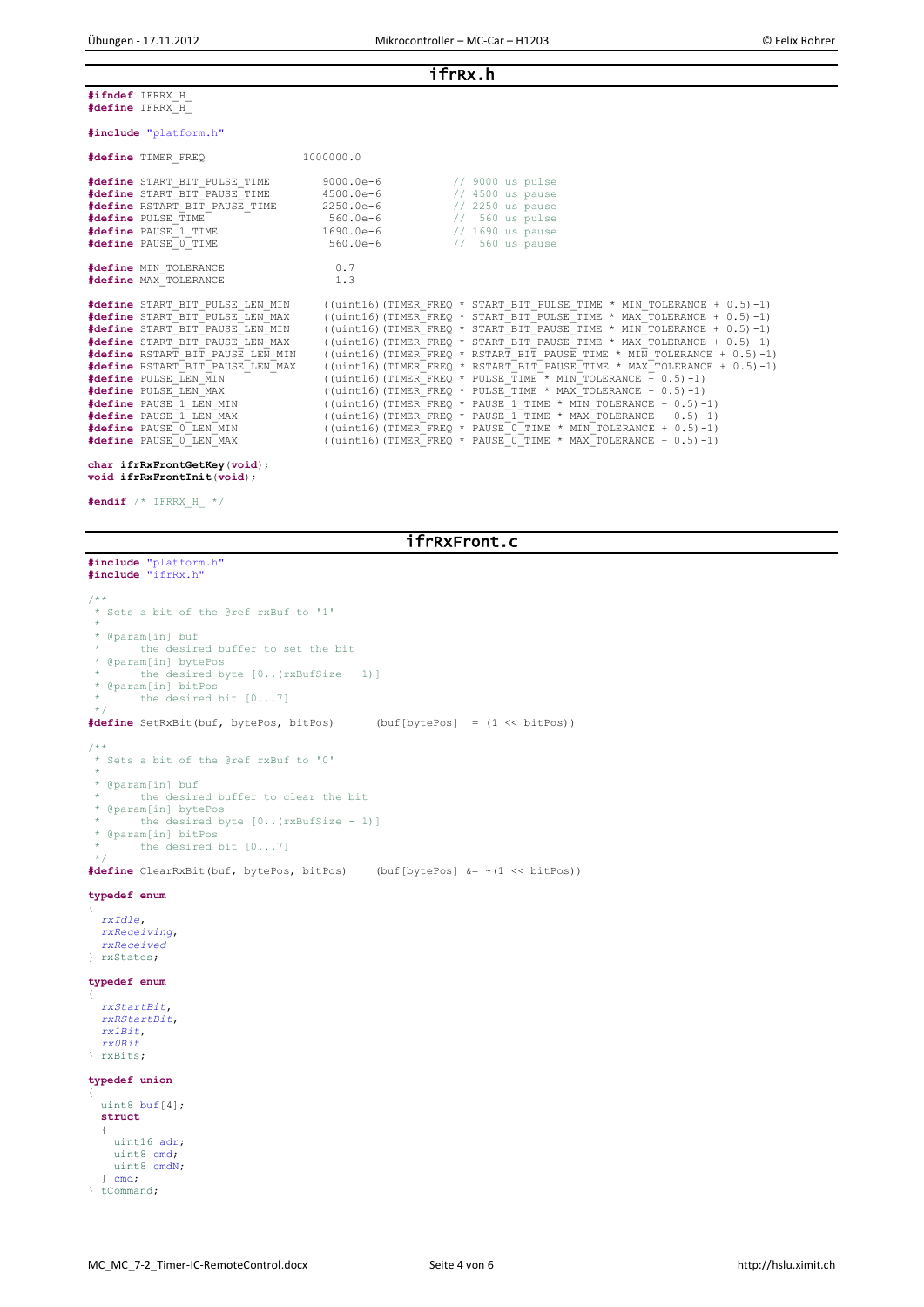**#define** rxBuf (rxCommand.buf) **static** tCommand rxCommand; **static** rxStates rxState;

```
/**
* Front infrared receiver interrupt service routine
  */
interrupt void ifrFrontISR(void) // TPM1CH0
{
  static uint16 oldTicks = 0;
  static uint16 pulse, pause;<br>static uint8 bitPos = 0:
   static uint8 bitPos
    static uint8 bytePos = 0;
   rxBits rxBit;
  PTFD_PTFD1 = 0;<br>
\frac{1}{2} // switch on led for debug purposes<br>
\frac{1}{2} TPM1COSC CHOF = 0;<br>
\frac{1}{2} // clear interrupt flag
                                               The compact of the compact of the compact of the compact of the compact of the compact of the compact of the compact of the compact of the compact of the compact of the compact of the compact of the compact of the compact 
   \textbf{if} (PTED PTED2) { // Port E Channel 2 == 1
       // rising edge -> calculate pulse time
     pulse = TPM1C0V - oldTicks; // calculate pulse time
      oldTicks = TPM1C0V;<br>PTFD PTFD1 = 1;
                                            or the contract of the contract of the text of the start ticks<br>
The start sides of the start of the start of the start of the start and purposes
      return; \frac{1}{2} // exit ISR (we need pulse and pause time)
    } else {
 // falling edge -> calculate pause time
 pause = TPM1C0V - oldTicks; // calculate pause time
 oldTicks = TPM1C0V; // set start ticks
    }
    // state machine
 // Check if Pulse is Start / Repeat Start or Data (0/1) Bit
 if (pulse > PULSE_LEN_MIN && pulse < PULSE_LEN_MAX)
    {
 // Get Value of the Data Bit: 0 / 1
 if (pause > PAUSE_0_LEN_MIN && pause < PAUSE_0_LEN_MAX) rxBit = rx0Bit;
       else if (pause > PAUSE_1_LEN_MIN && pause < PAUSE_1_LEN_MAX)rxBit = rx1Bit;
\qquad \qquad else if (pulse > START_BIT_PULSE_LEN_MIN && pulse < START_BIT_PULSE_LEN_MAX)
\qquad \qquad // Get Value of Start / Repeat Start
if (pause > START_BIT_PAUSE_LEN_MIN && pause < START_BIT_PAUSE_LEN_MAX) rxBit = rxStartBit;<br>else if (pause > RSTART BIT_PAUSE_LEN_MIN && pause < RSTART BIT_PAUSE_LEN_MAX) rxBit = rxRStartBit;
\rightarrow // Evaluate current state
    switch (rxState)
\overline{\phantom{a}} // State: Idle
       case rxIdle:
          // check for start bit
          if (rxBit == rxStartBit)
          {
 bitPos = bytePos = 0; // reset bit/byte position
 rxState = rxReceiving; // set state to receiving 
 }
          else if (rxBit == rxRStartBit) { /* Repeated Start */ }
         break;
       // State: Receiving
       case rxReceiving:
 // check for start / repeated start bit
 if (rxBit == rxStartBit || rxBit == rxRStartBit)
          {
           bitPos = bytePos = 0; // reset bit/byte position
 }
          else
          {
             // get Bit -> command
             if (rxBit == rx1Bit) SetRxBit(rxBuf, bytePos, bitPos); // set current Bit = 1
             else ClearRxBit(rxBuf, bytePos, bitPos); // set current Bit = 0
             // check if command read completed
             if (++bitPos > 7)
\left\{ \begin{array}{cc} 0 & 0 \\ 0 & 0 \end{array} \right\}bitPos = 0; // set current Pos = 0<br>bytePos++; // increment byte Pos
bytePos<sup>++</sup>; // increment byte Pos<br>// check if all bytes read successfully<br>if (bytePos >= 4)
                {
                   // check if the command negated the same as the received negated command -> set State Received
 // verification of the received message
 if ((rxCommand.cmd.cmd ^ rxCommand.cmd.cmdN) == 0xff) rxState = rxReceived;
 else rxState = rxIdle; // Received failed -> set State Idle
               }
            }
 }
         break;
       // State: Received
       case rxReceived: break;
```